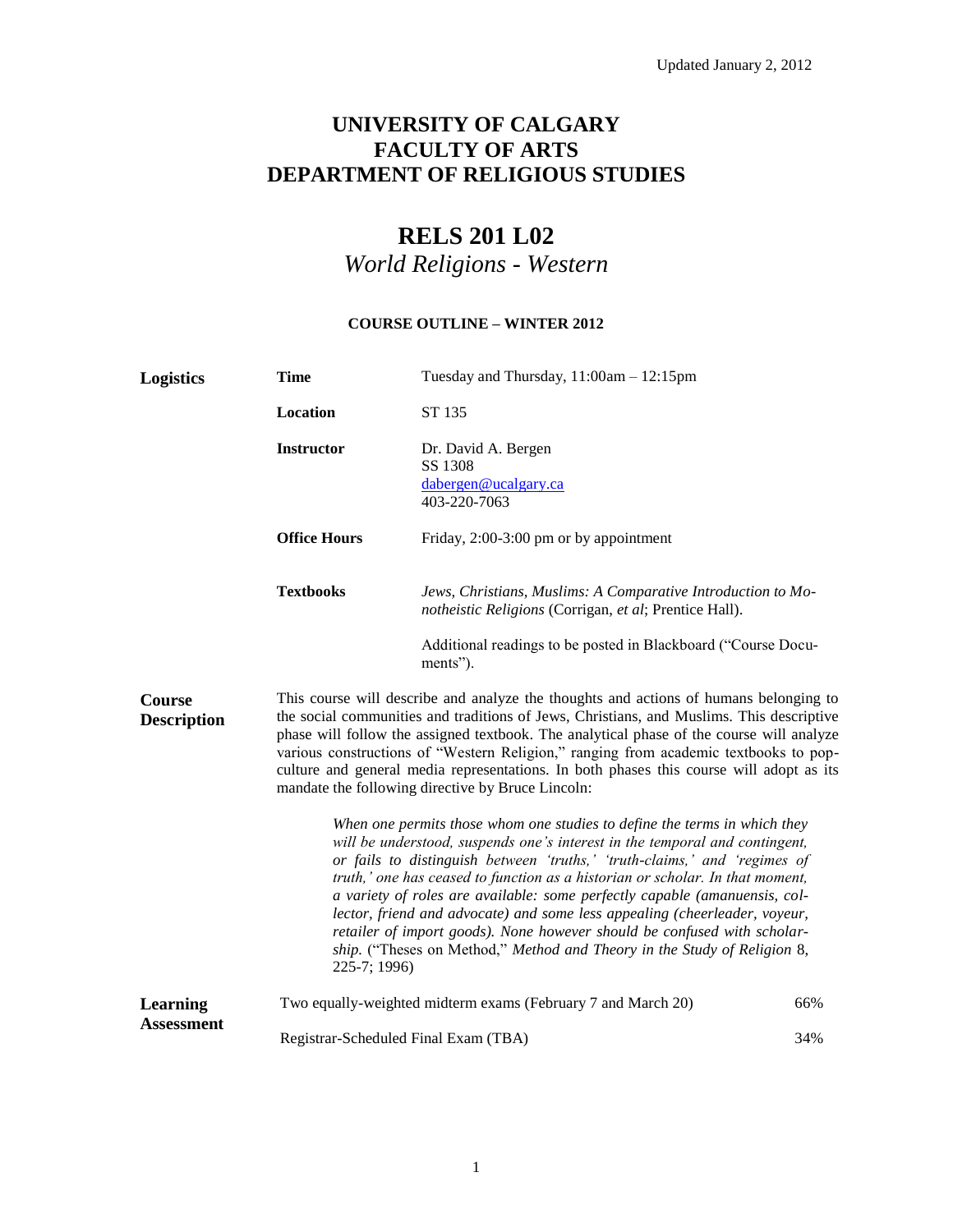|                                         | • exams will involve typical university testing formats.<br>• exam content will be weighted 70% towards the descriptive phase and 30% towards                                                                                                                                                                                                                                                                                                                                                                                                                                                                                                                                                                                                                                                                                                                                                                                                                                                                                                                                                                                                                                                                                                                                                                                                                                                                                                                                                                                                                                  |  |  |
|-----------------------------------------|--------------------------------------------------------------------------------------------------------------------------------------------------------------------------------------------------------------------------------------------------------------------------------------------------------------------------------------------------------------------------------------------------------------------------------------------------------------------------------------------------------------------------------------------------------------------------------------------------------------------------------------------------------------------------------------------------------------------------------------------------------------------------------------------------------------------------------------------------------------------------------------------------------------------------------------------------------------------------------------------------------------------------------------------------------------------------------------------------------------------------------------------------------------------------------------------------------------------------------------------------------------------------------------------------------------------------------------------------------------------------------------------------------------------------------------------------------------------------------------------------------------------------------------------------------------------------------|--|--|
|                                         | the analytical phase.<br>• a passing grade on any of the three exams is not essential for passing the course.<br>• no external aids will be allowed for any exams in this course.<br>• if a student is anticipating a class absence s/he should find a classmate willing to loan<br>his/her notes; lecture notes will not be available from the instructor.<br>• tests must be written on the dates scheduled. No exceptions will be made, except for<br>death, significant illness, or domestic affliction (corroborated by a valid, original note<br>from a physician or counselor). You must contact the instructor within twenty-four<br>hours of a missed exam or deadline.<br>• The University Calendar states: "It is the responsibility of students who have<br>prolonged absences from class because of physical and/or emotional health<br>problems to present to the faculty office offering the course a statement from<br>a physician/counselor attesting to the physical or emotional health of the stu-<br>dent."<br>• no remedial assignments are available in this course.<br>please note that the University of Calgary regulations strictly prohibit the following<br>during examinations (the penalty for which is suspension or expulsion or such other<br>penalty as may be determined):<br>• speaking to other candidates or communicating with them under any circums-<br>tances whatsoever;<br>• bringing into the examination room any textbook, notebook, or document not<br>authorized by the examiner;<br>• leaving answer papers exposed to view |  |  |
| <b>Grading</b>                          | • attempting to read other student's examination work.<br>A numerical grade is assigned for each course requirement. Following the final graded                                                                                                                                                                                                                                                                                                                                                                                                                                                                                                                                                                                                                                                                                                                                                                                                                                                                                                                                                                                                                                                                                                                                                                                                                                                                                                                                                                                                                                |  |  |
| <b>Scale</b>                            | component, a letter grade is assigned, using the department-approved table of equivalen-<br>cies:                                                                                                                                                                                                                                                                                                                                                                                                                                                                                                                                                                                                                                                                                                                                                                                                                                                                                                                                                                                                                                                                                                                                                                                                                                                                                                                                                                                                                                                                              |  |  |
|                                         | $C+69.9-65$<br>$A+100-96$<br>$B+ 84.9-80$<br>$D+ 54.9-53$                                                                                                                                                                                                                                                                                                                                                                                                                                                                                                                                                                                                                                                                                                                                                                                                                                                                                                                                                                                                                                                                                                                                                                                                                                                                                                                                                                                                                                                                                                                      |  |  |
|                                         | 79.9-75<br>$C$ 64.9-60<br>52.9-50<br>A 95.9-90<br>B<br>D                                                                                                                                                                                                                                                                                                                                                                                                                                                                                                                                                                                                                                                                                                                                                                                                                                                                                                                                                                                                                                                                                                                                                                                                                                                                                                                                                                                                                                                                                                                       |  |  |
|                                         | A-89.9-85<br>$B - 74.9 - 70$<br>$C-59.9-55$<br>$\mathbf F$<br>under 50                                                                                                                                                                                                                                                                                                                                                                                                                                                                                                                                                                                                                                                                                                                                                                                                                                                                                                                                                                                                                                                                                                                                                                                                                                                                                                                                                                                                                                                                                                         |  |  |
|                                         | N.B. All written assignments will be graded with regard to both form<br>and content.                                                                                                                                                                                                                                                                                                                                                                                                                                                                                                                                                                                                                                                                                                                                                                                                                                                                                                                                                                                                                                                                                                                                                                                                                                                                                                                                                                                                                                                                                           |  |  |
| <b>Academic</b><br><b>Honesty</b>       | Plagiarism is not tolerated at the University of Calgary and has serious consequences.<br>Your essays/presentations must be your own work and inadequate referencing may be<br>seen as plagiarism. Please see the relevant sections on Academic Misconduct in the<br>current University Calendar. If you have questions about correct referencing, please<br>consult your instructor.                                                                                                                                                                                                                                                                                                                                                                                                                                                                                                                                                                                                                                                                                                                                                                                                                                                                                                                                                                                                                                                                                                                                                                                          |  |  |
| Important<br><b>Dates</b>               | Please note the information regarding withdrawals and fee refunds in the current Univer-<br>sity Calendar.                                                                                                                                                                                                                                                                                                                                                                                                                                                                                                                                                                                                                                                                                                                                                                                                                                                                                                                                                                                                                                                                                                                                                                                                                                                                                                                                                                                                                                                                     |  |  |
| <b>Academic</b><br><b>Accommodation</b> | If you are a student with a disability who requires academic accommodation and you have<br>not registered with the Disability Resource Centre, please contact their office at 403-220-<br>8237. Students who have not registered with the Disability Resource Centre are not eli-<br>gible for formal academic accommodation. Once registered, please discuss any upcoming<br>tests/examinations with the instructor two weeks before the scheduled date.                                                                                                                                                                                                                                                                                                                                                                                                                                                                                                                                                                                                                                                                                                                                                                                                                                                                                                                                                                                                                                                                                                                      |  |  |